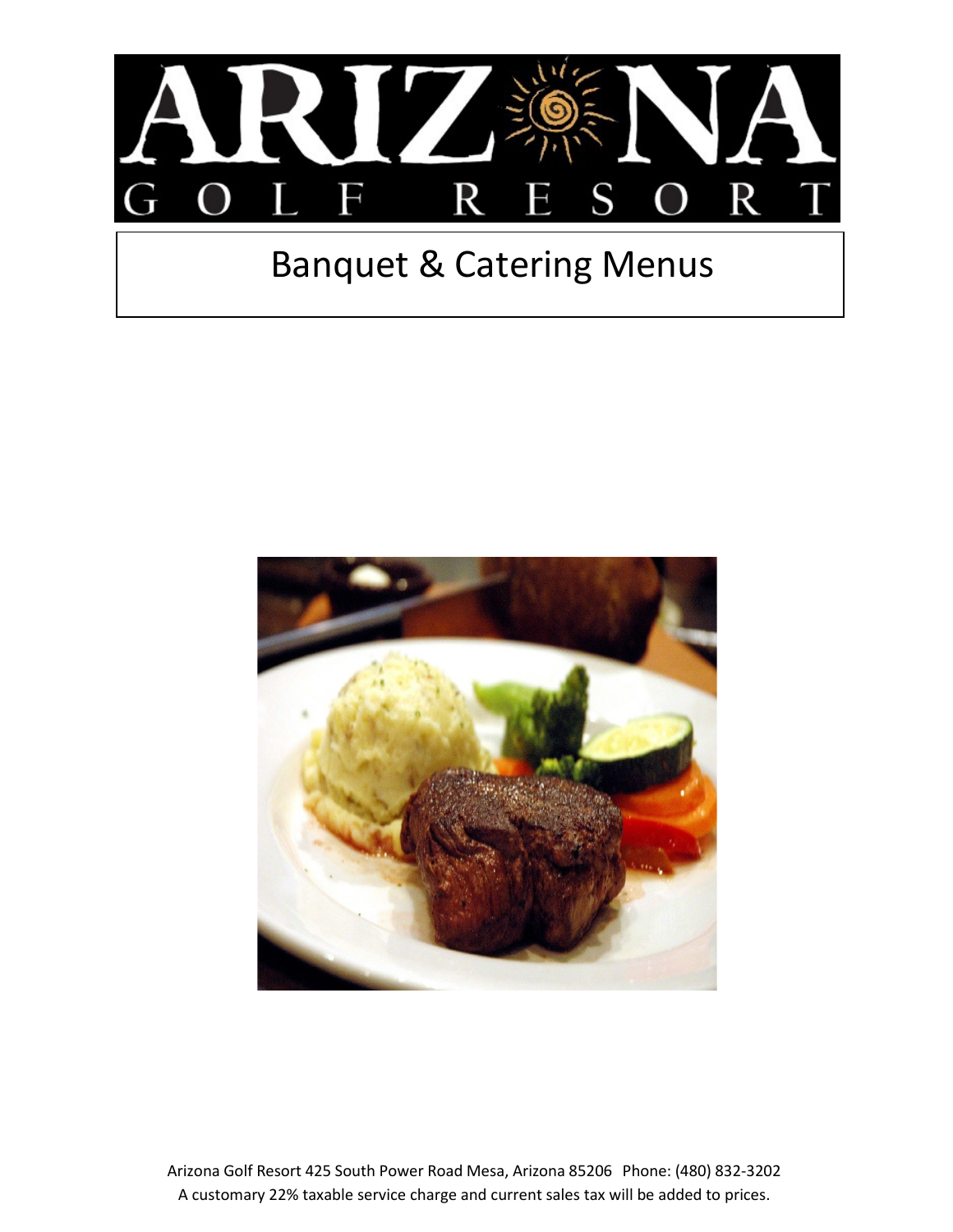## BREAKFAST BUFFET

## **Continental Breakfast:**

#### **Basic | 15**

Assortment of fresh baked Danish and muffins / assorted yogurts, granola and low fat milk / fresh orange, cranberry and apple juice / coffee and hot herbal tea station

#### **Bagel | 13**

Assorted fresh New York style bagels and assorted cream cheeses / assorted yogurts, granola and low fat milk / fresh orange, cranberry and apple juice / coffee and hot herbal tea station

#### **Deluxe | 18**

Ham, egg and cheese sandwich on a toasted English muffin / assortment of fresh baked Danish and muffins / assorted yogurts, granola and low fat milk / fresh orange, cranberry and apple juice / coffee and hot herbal tea station

#### **Continental Enhancements:**

Hard Boiled Eggs | 1 each Scrambled Eggs | 2 per person Seasonal Sliced fresh Fruit| 4 per person

## **Breakfast Buffets:**

#### **Ranch Hand Buffet\* | 20**

Fluffy scrambled eggs / homemade breakfast potatoes / choice of smoked bacon or sausage links / assorted Danish and muffins / seasonal sliced fresh fruit / fresh orange, cranberry and apple juice / coffee and hot herbal tea station

#### **Straight Off the Griddle Buffet\* | 20**

French toast served with warm, maple syrup and whipped butter / fluffy scrambled eggs / choice of smoked bacon or sausage links / assorted Danish and muffins / seasonal sliced fresh fruit / fresh orange, cranberry and apple juice / coffee and hot herbal tea station

#### **Build Your Own Burrito\* | 20**

Fluffy scrambled eggs / breakfast potatoes / sausage links / warm flour tortillas / toppings to include mild green chilies, fresh salsa, Monterrey jack cheese and fresh cilantro / seasonal sliced fresh fruit / fresh orange, cranberry and apple juice / coffee and hot herbal tea station

#### **Buffet Enhancements:**

Hard Boiled Eggs | 1 each Baked Ham Steaks | 3 per person French Toast | 3 per person Omelet Station\*\* | 8 per person

## **Energize Breakfast Buffets:**

#### **Refuel\* | 14**

Whole apple and bananas, individual whole grain cereals and low fat milk, oatmeal with raisins, dried cranberries and brown sugar, Assorted juices, coffee and hot herbal tea station

#### **Endurance\* | 18**

Scrambled egg white Florentine, Chicken breakfast sausage, Sliced kiwi and cantaloupe, Bran muffins, Assorted juices, coffee and hot herbal tea station

\*Buffet pricing is based on a minimum of 30 people. All buffets are scheduled for one hour of service. Meal functions with less than 30 people will incur a \$50 taxable service charge.

\*\*Action station requires a \$75 fee.

Arizona Golf Resort 425 South Power Road Mesa, Arizona 85206 Phone: (480) 832-3202 A customary 22% taxable service charge and current sales tax will be added to prices.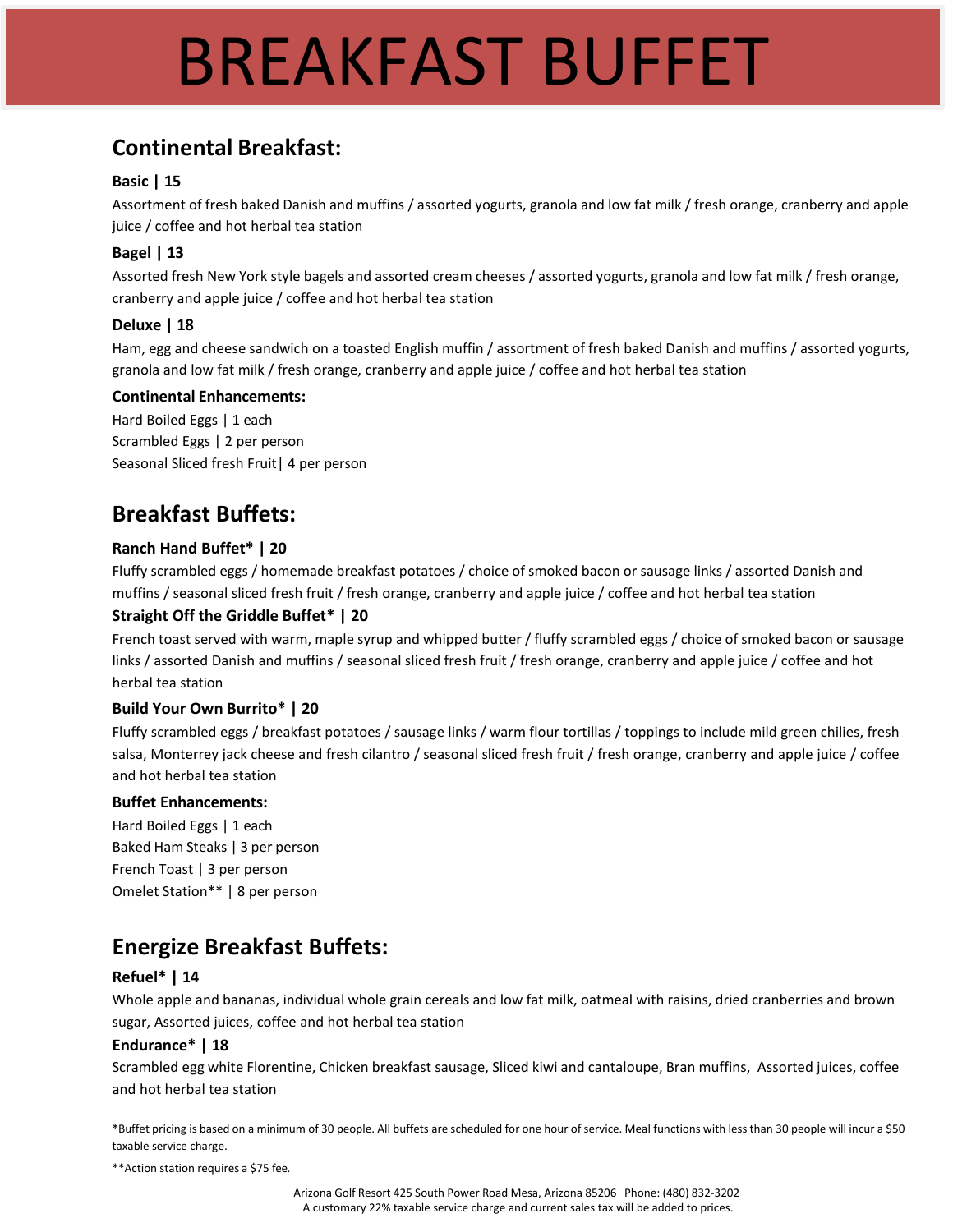## BREAKFAST PLATED

### **Plated Breakfast:**

#### **All American Plated Breakfast | 20**

Two whipped scrambled eggs / homemade breakfast potatoes / choice of smoked bacon, sausage links or grilled ham steak / plate of assorted Danish and muffins / choice of fresh orange, cranberry or apple juice / coffee and hot herbal tea

#### **From the Griddle Plated Breakfast | 20**

Traditional French toast served with warm maple syrup and whipped butter / homemade breakfast potatoes / choice of smoked bacon, sausage links or grilled ham steak / plate of assorted Danish and muffins / choice of fresh orange, cranberry or apple juice / coffee and hot herbal tea

**Add two scrambled eggs for an additional \$2 per person**

## **Fit For You Plated Breakfast:**

**Healthy Start | 16** Cup of plain yogurt with granola / assorted whole grain muffin / seasonal sliced fresh fruit **Mix Grill | 18** Four ounce flat iron steak sausage / crisp maple smoked bacon / scrambled egg whites / grilled tomato slices

**Fit For You Breakfast Includes**: Choice of fresh orange, cranberry or apple juice, Bottled water, coffee, decaffeinated coffee and hot herbal tea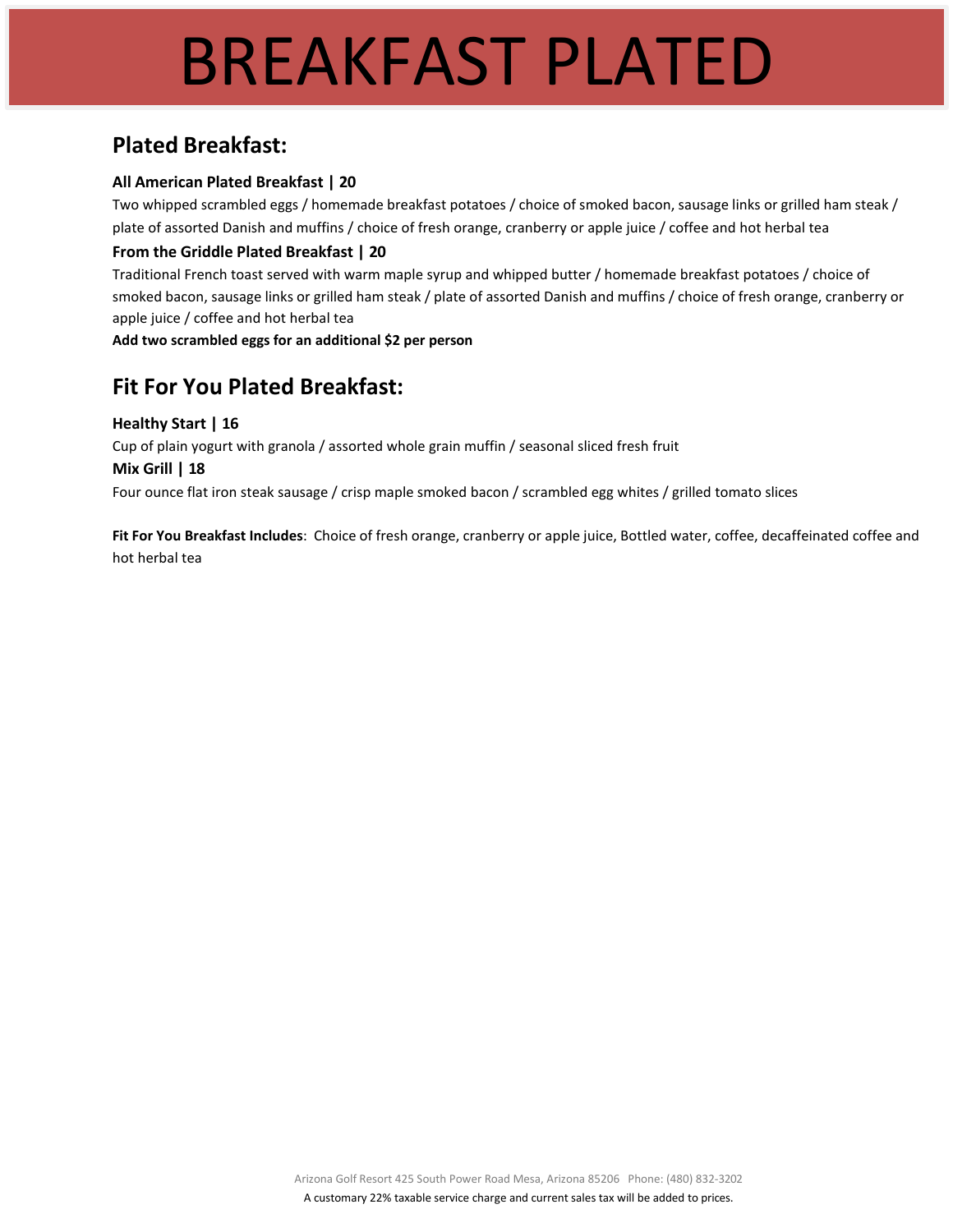## BREAKS

## **Morning and Afternoon Breaks:**

#### **Cookie Jar | 14**

Assorted jumbo cookies / individual 2% white milk and chocolate milk / assorted soft drinks and bottled water

#### **Sweet and Savory | 14**

Oreo cookies / mini pretzels twists / apple wedges / caramel sauce, chocolate sauce and peanut butter / 1% milk, assorted soft drinks and bottled water

#### **Salt Cellar | 14**

Jumbo warm pretzels with cheddar cheese sauce / individual bags of chips / oven roasted peanuts / bottled root beer, assorted soft drinks and bottled water

#### **Pick Me Up | 16**

Sliced melon / assorted flavored yogurts / assorted granola bars / coffee and hot herbal tea station

#### **Strawberry Fields | 15**

Pound cake with fresh strawberry sauce / strawberry rhubarb pie / fresh whole strawberries with whipped cream / assorted soft drinks and bottled water

### **Energize Breaks:**

#### **Revive | 10**

Individual vanilla Greek yogurt, Sunflower seeds, Trail mix bars, Arizona green tea and bottled water, Coffee and tea station **Refresh | 10**

Apple slices with peanut butter, Mixed nuts, Individual string cheese, Arizona Iced Tea, assorted soft drinks and bottled water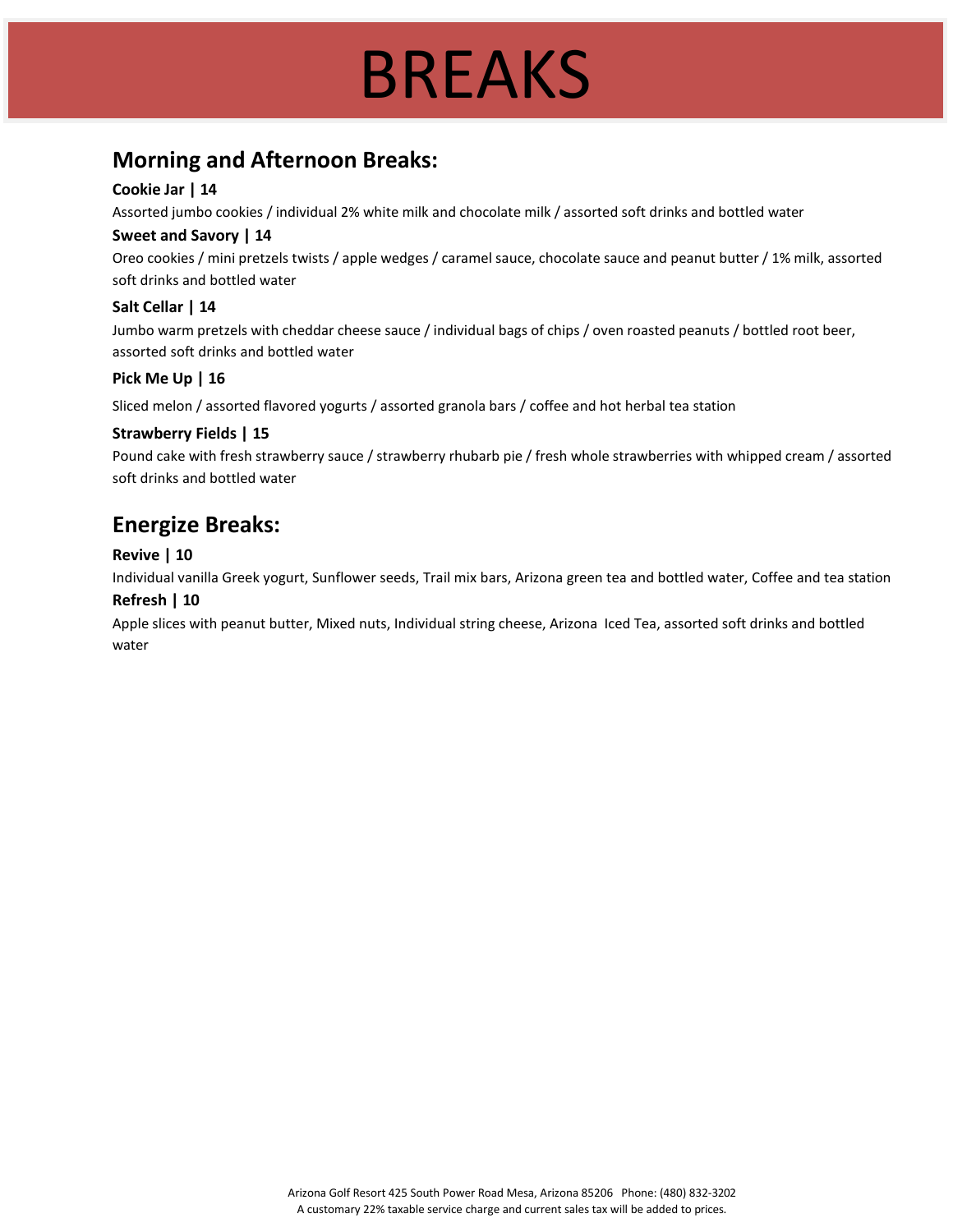## BREAK PACKAGES

### **A La Carte Beverages**

#### **Priced Per Gallon**

Coffee | 36 Orange Juice | 30 Assorted Juice | 30 Iced Tea | 30 Lemonade | 30 Fruit Punch | 30 Ice Cold Milk | 3

#### **Priced PerIndividual Bottle**

Assorted Soft Drinks | 2 Bottled Water | 2 Bottled Juices | 3 Lipton Flavored Iced Tea | 4 Sport Drinks | 4 Arizona Green Tea Cans | 4

### **A La Carte - AM and PM Snacks:**

### **Priced Per Pound**

Tortilla Chips | 10 Potato Chips | 10 Trail Mix | 18 Mixed Nuts | 20 Choice of Toasted Almond, Walnut, Pecan, or Cashew | 30

#### **Priced Per Dozen**

Danish and Muffins | 36 Bagels with Cream Cheese | 36 Assorted Cookies | 36 Brownies | 42 Ham, Egg, and Cheese English Muffin Sandwiches | 48 Jumbo Salted Pretzels with Cheddar Cheese | 36

#### **Priced Per Quart**

Black Bean and Corn Salsa | 10 Fresh Guacamole Dip | 20 Salsa Fresca | 10 Chili Con Queso | 20 Assorted Chips | 20

#### **Priced Per Piece**

Rice Crispy Bars | 2 Granola Bars | 2 Sun Ripened Whole Fruit | 2 Assorted Yogurts | 2 Candy Bars | 3 Protein Bars | 4 Individual Trail Mix | 2 Granola Bars | 3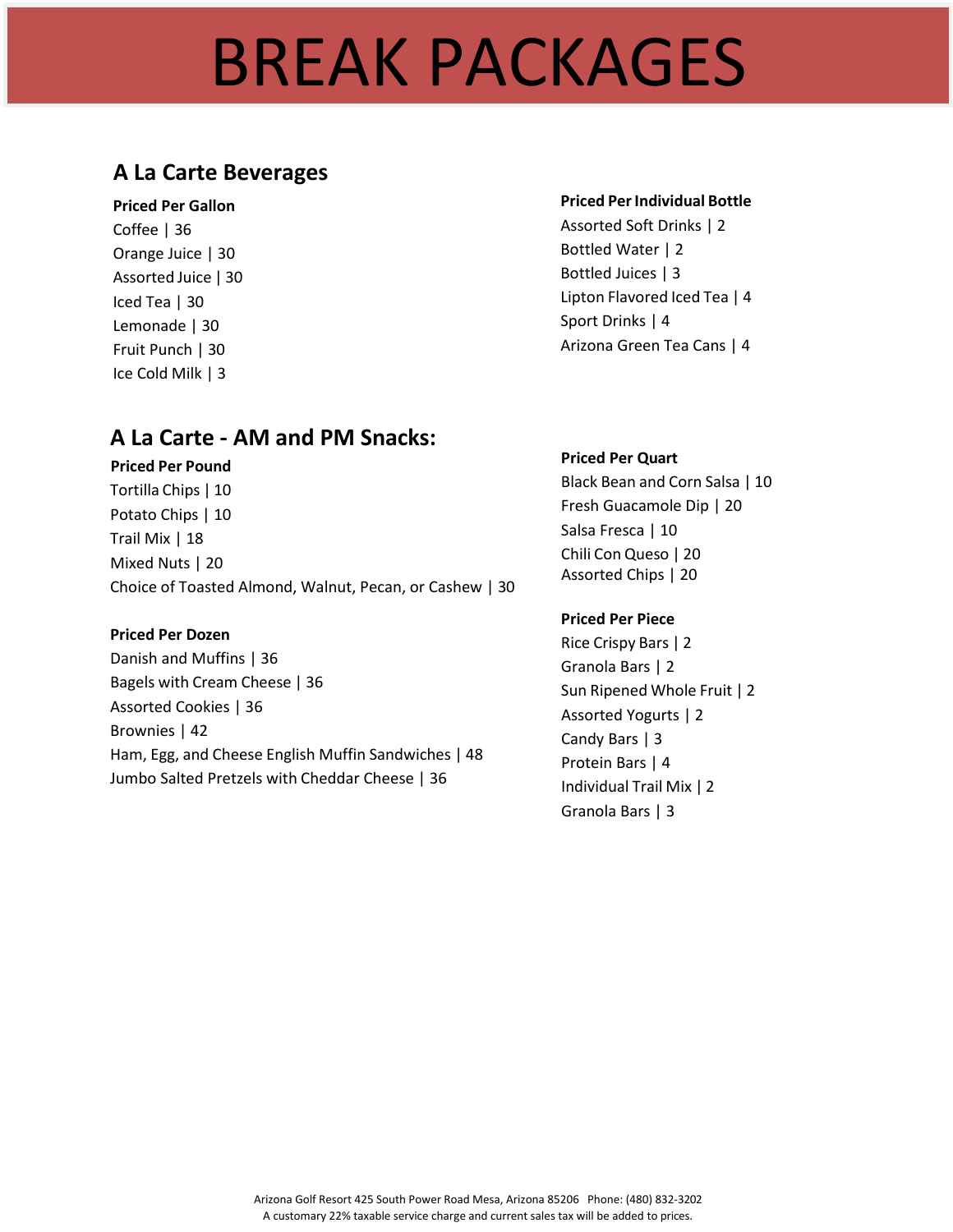## PACKAGES

## **Meeting Planners Package\* <sup>|</sup> <sup>60</sup>**

#### **Continental Breakfast**

Assortment of fresh baked Danish and muffins, Seasonal sliced resh fruit, Fresh orange, cranberry and apple juice, Coffee and hot herbal tea station

#### **Mid Morning Beverage Refresh**

#### **Choice of Lunch Buffet:**

Little Italy\*\* The Alamo\*\* Mediterranean\*\* Deli Buffet\*\* La Tacqueria\*\*

\*\* Buffet pricing is based on two entrees

#### **Choice of Afternoon Break:**

Salt Cellar Cookie Jar Pick Me Up Strawberry Fields Sweet and Savory

### **All Day Break Package\* <sup>|</sup> <sup>30</sup>**

#### **Continental Breakfast**

Assortment of fresh baked Danish and muffins, Seasonal sliced resh fruit, Fresh orange, cranberry and apple juice, Coffee and hot herbal tea station

#### **Mid Morning Beverage Refresh Choice of Afternoon Break:** Salt Cellar Cookie Jar Pick Me Up Strawberry Fields Sweet and Savory

### **All Day Beverage Break <sup>|</sup> <sup>9</sup>**

Coffee, decaffeinated coffee, hot herbal tea, assorted soft drinks and bottled water **Beverage Break to include Morning and Afternoon refresh**

> Pricing is based on a minimum of 30 people. Menu selections for groups with less than 30 people are subject to change and will incur a \$50 taxable service charge.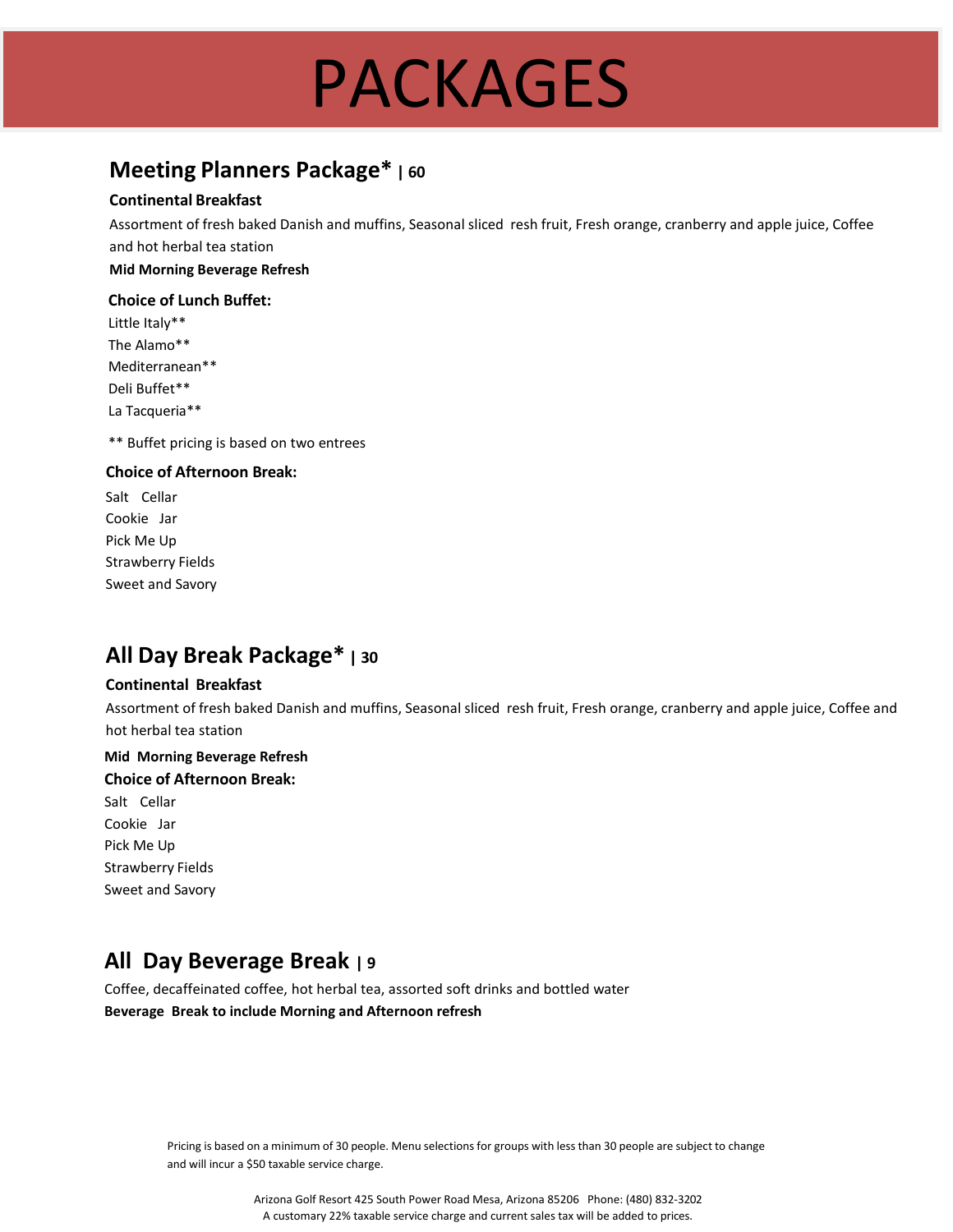## PLATED LUNCH

### **Plated Lunch Service:**

Choice of One or Two Entrees **Pasta del Sol | 23** Penne pasta, olive oil, fresh vegetables and parmesan cheese **Grilled Chicken Chimichurri | 25** Grilled chicken breast, spicy cilantro relish, rice pilaf and seasonal vegetables **Cheese Tortellini with Red Pepper Cream | 25** Ricotta filled tri-colored tortellini, roasted red pepper infused cream sauce, baby arugula and parmesan cheese **Arugula Chicken | 26** Pan seared chicken breast, mushroom and arugula cream, rice pilaf and seasonal vegetables **Grilled Flat Iron Steak | 30** Pepper crusted flat iron, balsamic demi glace, mashed potatoes and seasonal vegetables **Char Broiled Petite Filet of Beef | 34** Petite beef tenderloin, garlic infused olive oil, mashed potatoes and seasonal vegetables

## **Fit For You Plated Lunch Service:**

Choice of One or Two Entrees

#### **Pan Seared Pineapple Salmon | 28**

Fresh Atlantic salmon filet, wild pineapple salsa, rice pilaf and sautéed spinach

#### **Pacific Coast Halibut | 34**

Broiled halibut filet, tomato onion relish, rice pilaf and seasonal vegetables

#### **All Plated Luncheons Include:**

Assorted Dinner Rolls and Whipped Butter, Coffee, Hot Herbal Tea and Iced Tea **Choice of Salad: Traditional Caesar Salad** – fresh chopped romaine lettuce, baked garlic croutons, shredded parmesan cheese, served with Caesar dressing on the side **Garden Salad** – fresh mixed garden greens with cherry tomatoes, sliced cucumbers, red onions and shredded carrots, served with choice of two dressings **Wild Berry Salad** – fresh chopped romaine lettuce tossed with toasted sliced almonds and wild berries, served with raspberry walnut vinaigrette on the side **Choice of Dressing:** Home Style Ranch, Garden Italian, Balsamic Vinaigrette, Raspberry Walnut Vinaigrette, Fat Free Red Pepper Italian **Choice of Dessert:** Chocolate Mousse Cake, Tiramisu, Raspberry White Chocolate Cheesecake, Lemon Tart, Allegro Mousse

Cake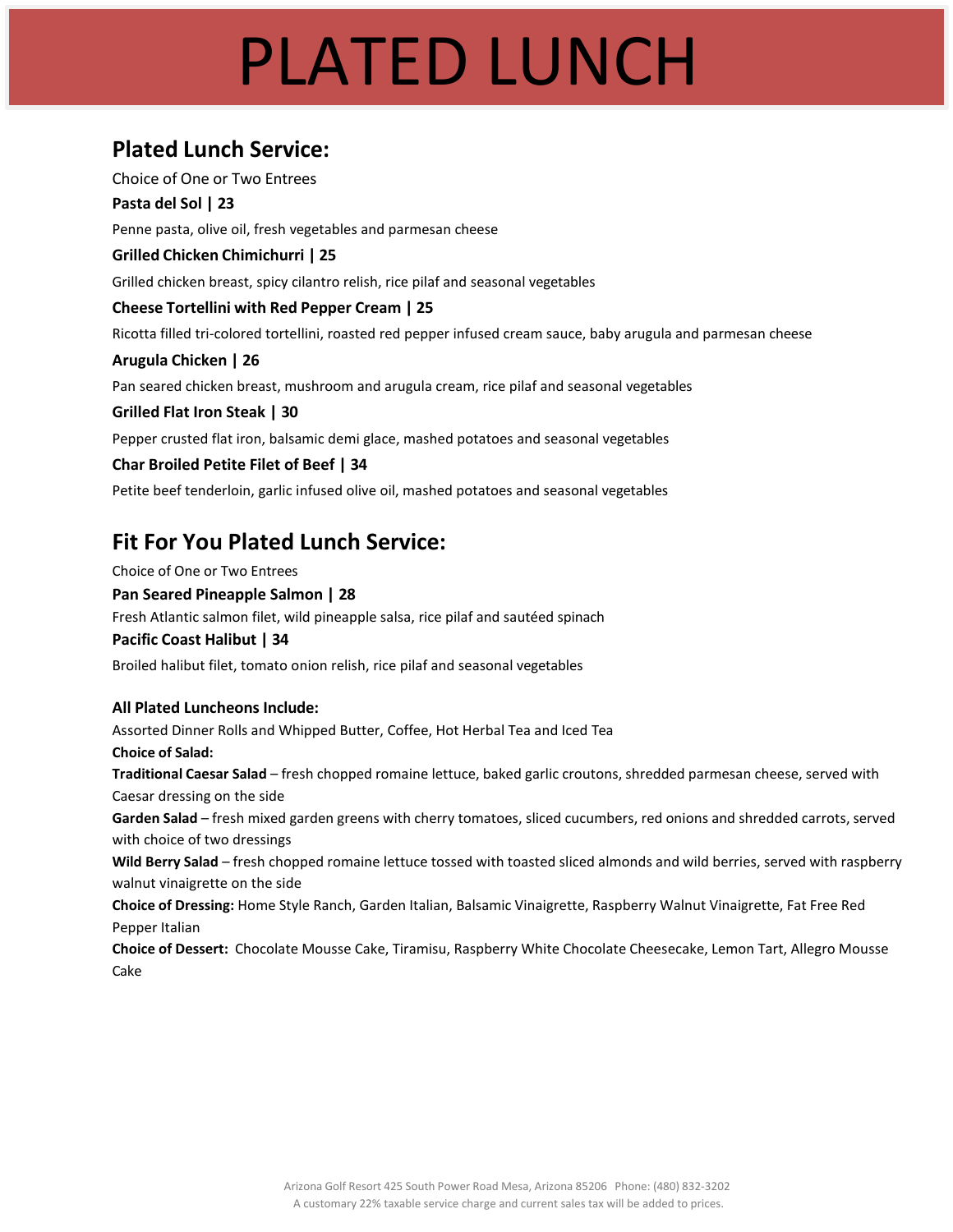## PLATED LUNCH

## **Light Fare Plated Salads:**

Choice of One or Two Entrees

#### **Grilled Fennel, Feta and Watermelon Salad | 20**

Baby arugula and baby field greens, diced grilled fennel, fresh watermelon, feta cheese, Greek olives and fat free red pepper vinaigrette on the side

#### **Arugula Salad with Chicken and Mango | 26**

Baby arugula, baby field greens, grilled chicken breast, fresh mango, red onion, toasted pecans and citrus vinaigrette on the side

#### **Chicken Waldorf Salad | 20**

Chicken mixed with mayonnaise, cashews and raisins served on a bed of romaine lettuce

#### **Light Fare Plated Salads Include:**

**Choice of Dessert:** Chocolate Mousse Cake, Tiramisu, Raspberry White Chocolate Cheesecake, Lemon Tart, Allegro Mousse Cake

Coffee, Hot Herbal Tea and Iced Tea

## **Energize Plated Lunches:**

Choice of One or Two Entrees

#### **Maintain | 24**

Baby arugula salad with red onion, parmesan cheese and balsamic vinaigrette, Grilled chicken breast drizzled with garlic infused olive oil served over herb scented toasted Pilaf with seasonal vegetables, Wild berries with fat free whipped topping Coffee, hot herbal tea and iced tea

#### **Sustain | 26**

Romaine salad with cut romaine lettuce, cucumber, cherry tomato, shredded carrot and red pepper vinaigrette, Broiled salmon with citrus and fresh cilantro served with rice and seasonal vegetables, Wild berries with fat free whipped topping Coffee, hot herbal tea and iced tea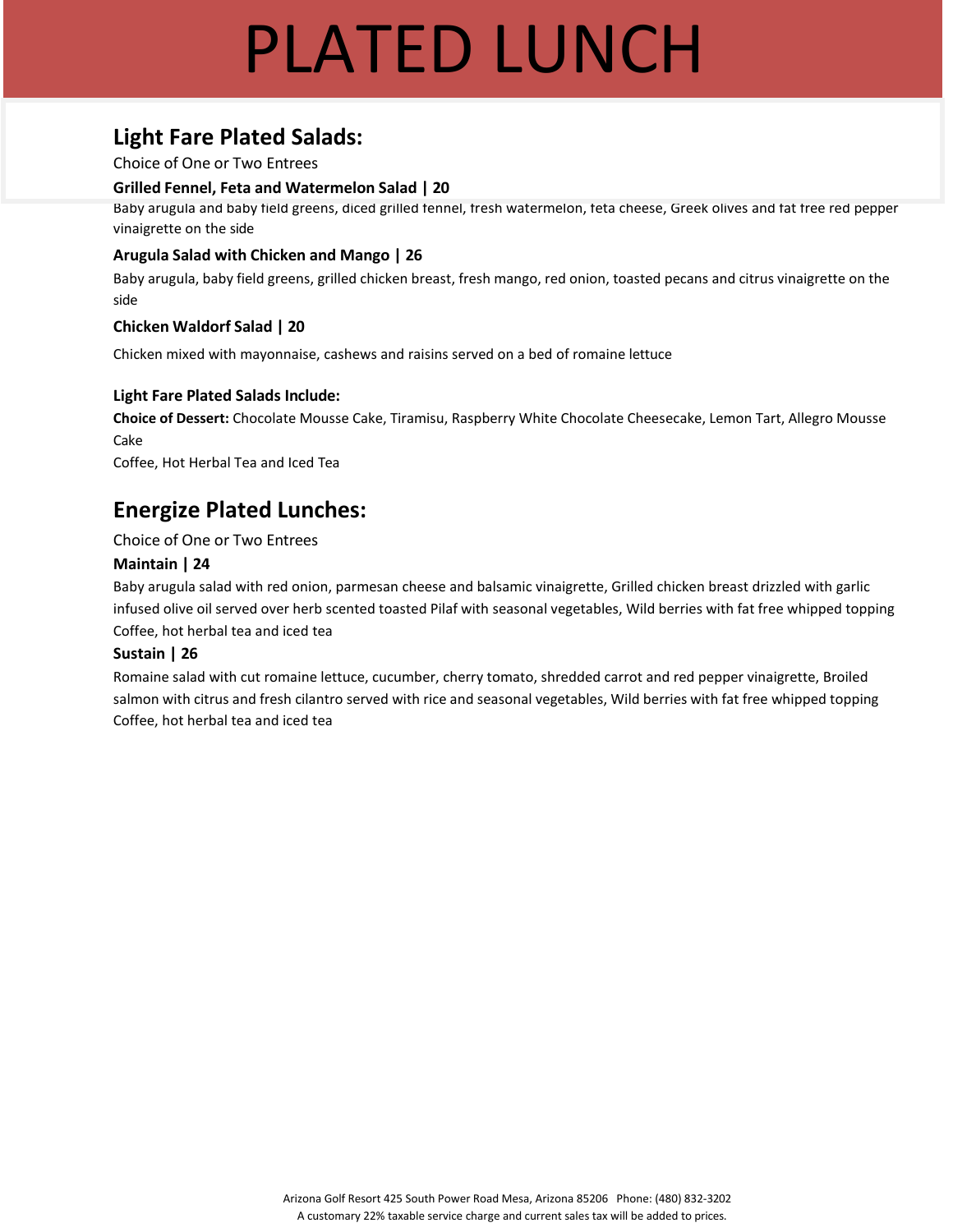# WRAPS / SANDWICHES

### **Wraps / Sandwiches:**

Choice of One or Two

#### **Oven Roasted Turkey | 18**

Sliced turkey breast, Italian hoagie roll, provolone cheese, lettuce, tomato, red onion and condiments on the side

#### **Ham and Swiss | 18**

Virginia ham, Kaiser roll, Swiss cheese, lettuce, tomato, red onion and condiments on the side

#### **Tuscan Turkey Wrap | 18**

Sliced turkey, spinach tortilla, sun dried tomato pesto, baby arugula and provolone cheese

#### **Grilled Vegetable Burrito | 18**

Spinach tortilla, grilled romaine lettuce, tomato onion relish, roasted corn, cheddar cheese and ranch dressing

#### **Roast Beef and Cheddar | 18**

Tender roast beef, Kaiser roll, cheddar cheese, lettuce, tomato, red onion and condiments on the side

#### **Wraps and Sandwiches Include:**

**Choice of Roll or Wrap:** Italian Hoagie, Kaiser Roll, Tomato Basil Tortilla, Spinach Tortilla, Flour Tortilla **Choice of Side:** Potato Salad, Pasta Salad, Fruit Salad Display of Chocolate Chip Cookies per Table Coffee, Hot Herbal Tea and Iced Tea

### **Boxed Lunches:**

Choice of One or Two

#### **Vegetable Burrito Wrap | 16**

Spinach tortilla, grilled romaine lettuce, tomato onion relish, roasted corn, cheddar cheese, ranch dressing, lettuce, tomato, red onion, chips, whole fruit, assorted soft drinks and bottled water

#### **The Classic | 18**

Oven roasted turkey breast with provolone cheese, hoagie roll, lettuce, tomato, red onion, condiments, whole fruit, assorted soft drinks and bottled water

#### **Black Forest | 18**

Cherry smoked ham with Swiss cheese, hoagie roll, lettuce, tomato, red onion, condiments, whole fruit, assorted soft drinks and bottled water

#### **Point Pleasant | 18**

Italian sub with pepperoni, sliced ham, salami, hoagie roll, lettuce, tomato, red onion, banana peppers, condiments, whole fruit, assorted soft drinks and bottled water

#### **Waldorf | 18**

Chicken Salad with raisins and cashews, Kaiser roll, lettuce, tomato, red onion, whole fruit, assorted soft drinks and bottled water

**Boxed Lunches Include:** Chips, Cookie or Granola bar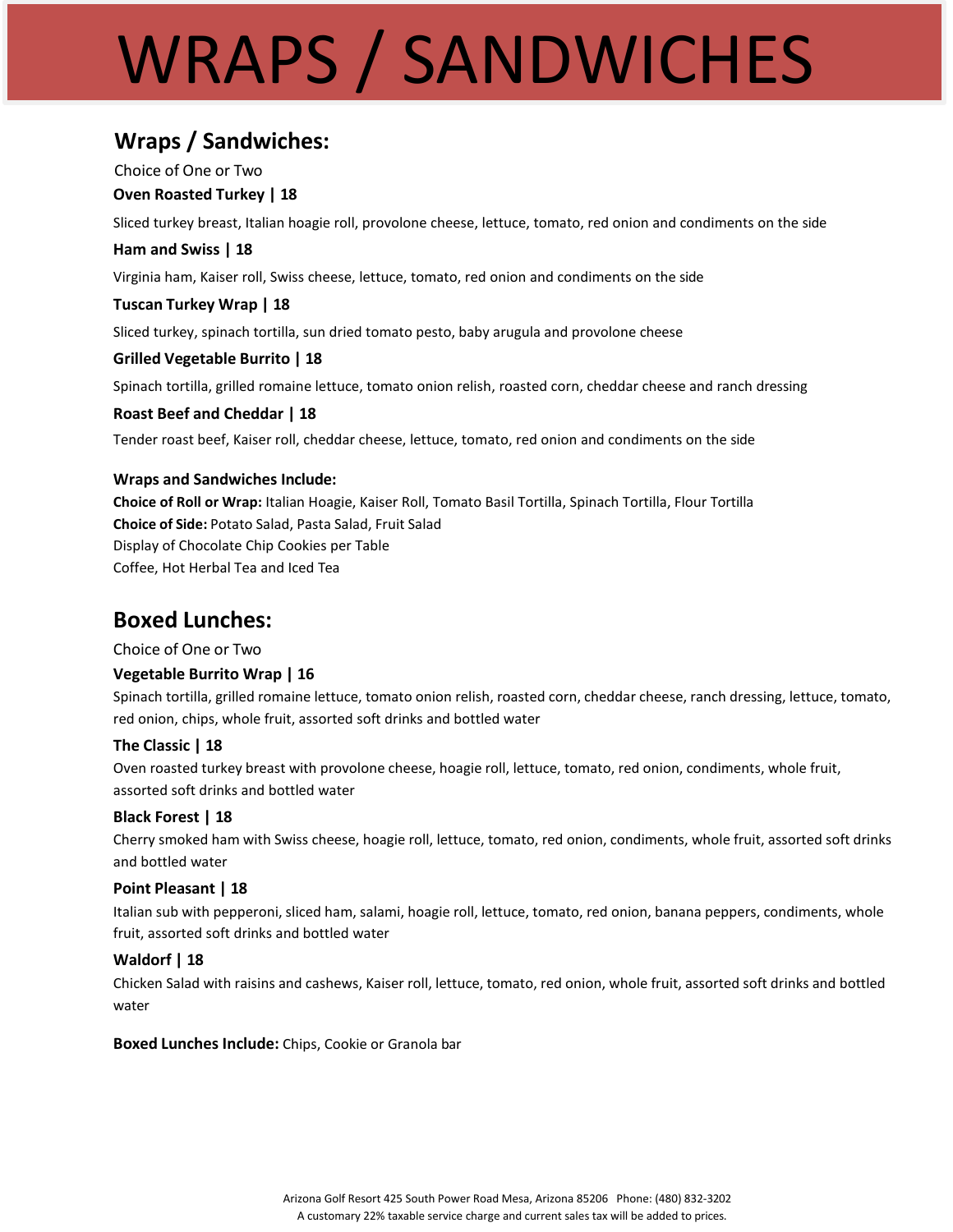## LUNCH BUFFET

### **Lunch Buffets:**

**The Alamo\*** One Entree | 25, Two Entrees | 28

#### **Baked Cheese Enchiladas**

#### **Sliced Smoked Beef Brisket with Chipotle Barbecue Sauce8**

Includes: Homemade chicken and white bean chili with cornbread, Tortilla chips with fresh salsa, sour cream and guacamole, Tex-mex salad with avocado, tomato, jack cheese, fresh cilantro and garden vinaigrette dressing, Spanish rice with sweet onion and fresh cilantro, Flame roasted corn with peppers and onions, Apple and cherry pie

#### **Little Italy\***

One Entree | 23, Two Entrees | 28 **Chicken Marsala Meat or Roasted Vegetable Lasagna**

Includes: Antipasto salad with a variety of imported and domestic cheese, Cold meat cuts and marinated vegetables, Traditional Caesar salad, Sautéed green beans with fresh herbs, Baked garlic cheese breadsticks, Assortment of sweet Italian delights

#### **Mediterranean\***

#### One Entree | 24, Two Entrees | 28 **Grilled Souvlaki Marinated Chicken with Oregano and Lemon Roast Pork Tenderloin with Lentils, Fresh Herbs, and Chardonnay Reduction**

Includes: Roasted vegetable couscous, Baby greens with capers, cherry tomatoes, cucumbers, hard boiled eggs and balsamic vinaigrette, Pita wedges with roasted garlic hummus and tzatziki sauce, Rice pilaf, Baby green beans with tomato concasse and fresh herbs, Assorted dessert pastries

#### **Deli Buffet\* | 26**

Display of sliced Virginia baked ham, oven roasted turkey and roast beef, Variety of sliced cheese including Cheddar, American and Swiss, Fresh tomato slices, lettuce, sliced onions, pickle spears and condiments, Assorted deli breads and rolls, Mixed garden salad with assorted garden toppings and dressings, Redskin potato salad, pasta salad, and chicken salad, Fresh baked cookies and brownies

#### **La Tacqueria\***

One Entree | 24, Two Entrees | 28

#### **Mole Chicken**

#### **Pork Chili Verde**

Includes: Ensalada mixta with two dressings, Refried beans, Saffron rice, Flour tortillas, salsa fresca, guacamole and fresh cilantro, Churros with cane sugar

\*Buffet pricing is based on a minimum of 30 people. All buffets are scheduled for one hour of service. Meal functions with less than 30 people will incur a \$50 taxable service charge.

\*\*Action station requires a \$75 fee.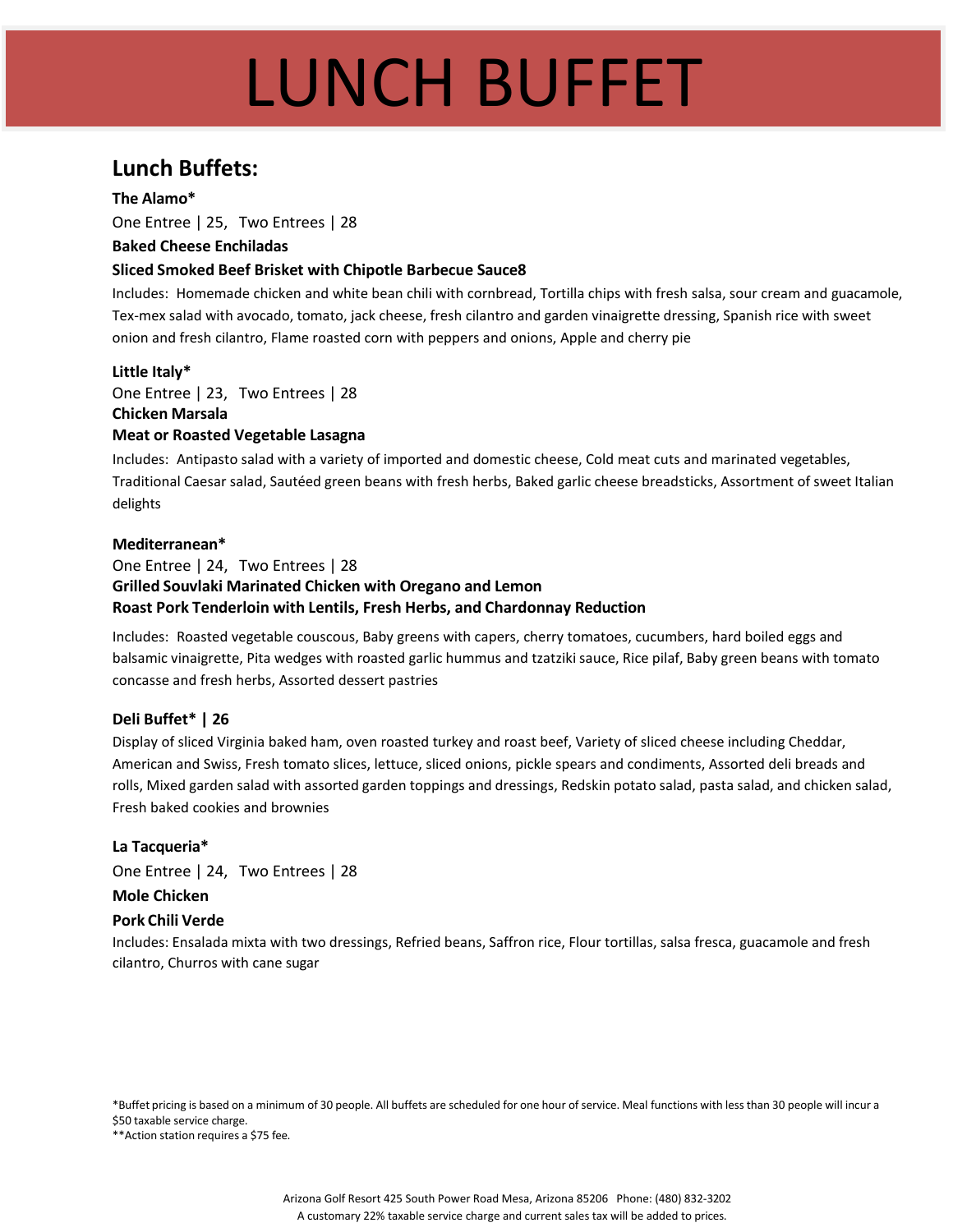## LUNCH BUFFET

#### **Build Your Own Lunch Buffet\*:**

One Entree | 25 Two Entrees | 30 Three Entrees | 34

- **Petite Flat Iron Steak with Peppercorn Demi Glace**
- **Pork Tenderloin Medallions with Apple Bordelaise**
- **Chicken Breast (Grilled or Pan Seared) with Choice of Sauce (Picatta, Marsala, Red Wine Demi Glace, Raspberry Bordelaise, Parmesan)**
- **Penne Pasta with Garlic, Olive Oil, Fresh Vegetables and Parmesan Cheese**
- **Roasted Vegetable Jambalaya**

Includes: Assorted Dinner Rolls with Whipped Butter, Seasonal Vegetable Medley

**Choice of Two Salads:** Caesar Salad, Garden Salad, Signature Salad, California Pasta Salad, Sonoran Couscous Salad **Choice of Dessert:** Chocolate Mousse Cake, Tiramisu, Raspberry White Chocolate Cheesecake, Lemon Tart, Allegro Mousse Cake

**Build your own lunch buffets include coffee, hot herbal tea and iced tea station.**

\*Buffet pricing is based on a minimum of 30 people. All buffets are scheduled for one hour of service. Meal functions with less than 30 people will incur a \$50 taxable service charge.

\*\*Action station requires a \$75 fee.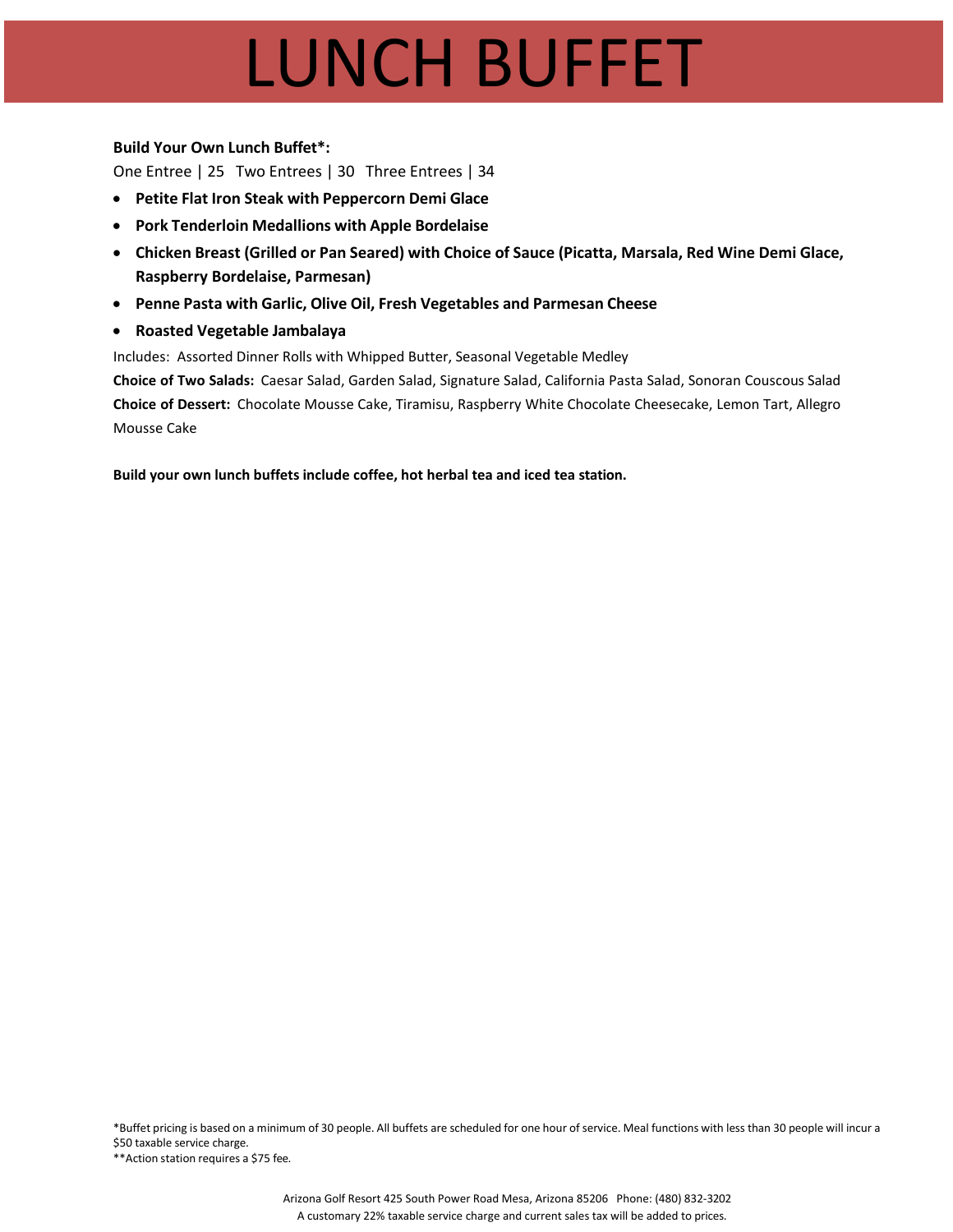## PLATED DINNER

## **Plated Dinner Service:**

Choice of One or Two Entrees

#### **Pasta del Sol | 24**

Penne pasta with fresh garlic, olive oil, broccoli florets, sun dried tomato, fresh basil and shaved pecorino Romano

#### **Cheese Tortellini Florentine | 28**

Tossed with spinach, served with tomato cream sauce, pesto sauce or alfredo sauce and a seasonal vegetable medley

#### **Pan Seared Garlic Herb Airline Chicken Breast | 28**

Airline chicken breast served with a natural chicken demi sauce, choice of garlic mashed potatoes or rice pilaf and a seasonal vegetable medley

#### **Pan Seared Salmon | 30**

Topped with a white wine butter sauce, served with rice pilaf and a seasonal vegetable medley

#### **Grilled Flat Iron Steak | 32**

Topped with a wild cherry bordelaise, served with roasted garlic mashed potatoes and a seasonal vegetable medley

#### **Grilled Center Cut Pork Chop | 34**

Center cut pork chop with garlic infused olive oil, parmesan mashed potatoes and a seasonal vegetable medley

#### **Grilled Peppered Filet Mignon | 40**

With a red wine garlic butter, served with garlic mashed potatoes and a seasonal vegetable medley

#### **Grilled Petite Filet Mignon with Sauteed Jumbo Prawns | 48**

Topped with a light chardonnay demi glace, served with parmesan mashed potatoes and a seasonal vegetable medley

**All Plated Dinners Include:** Assorted Dinner Rolls and Whipped Butter, Coffee, Hot Herbal Tea and Iced Tea **Choice of Salad:**

Traditional Caesar Salad – Fresh chopped romaine lettuce, baked garlic croutons, shredded parmesan cheese and served with Caesar dressing on the side

Garden Salad - Fresh mixed garden greens with cherry tomatoes, sliced cucumbers, red onions, shredded carrots and served with choice of two dressings

Wild Berry Salad - Fresh chopped romaine lettuce tossed with toasted sliced almonds and wild berries and served with raspberry walnut vinaigrette on the side

Signature Salad - Fresh chopped romaine lettuce with sun dried cranberry, toasted almonds and shredded parmesan

**Choice of Dessert:** Chocolate Mousse Cake, Tiramisu, Raspberry White Chocolate Cheesecake, Lemon Tart, Allegro Mousse Cake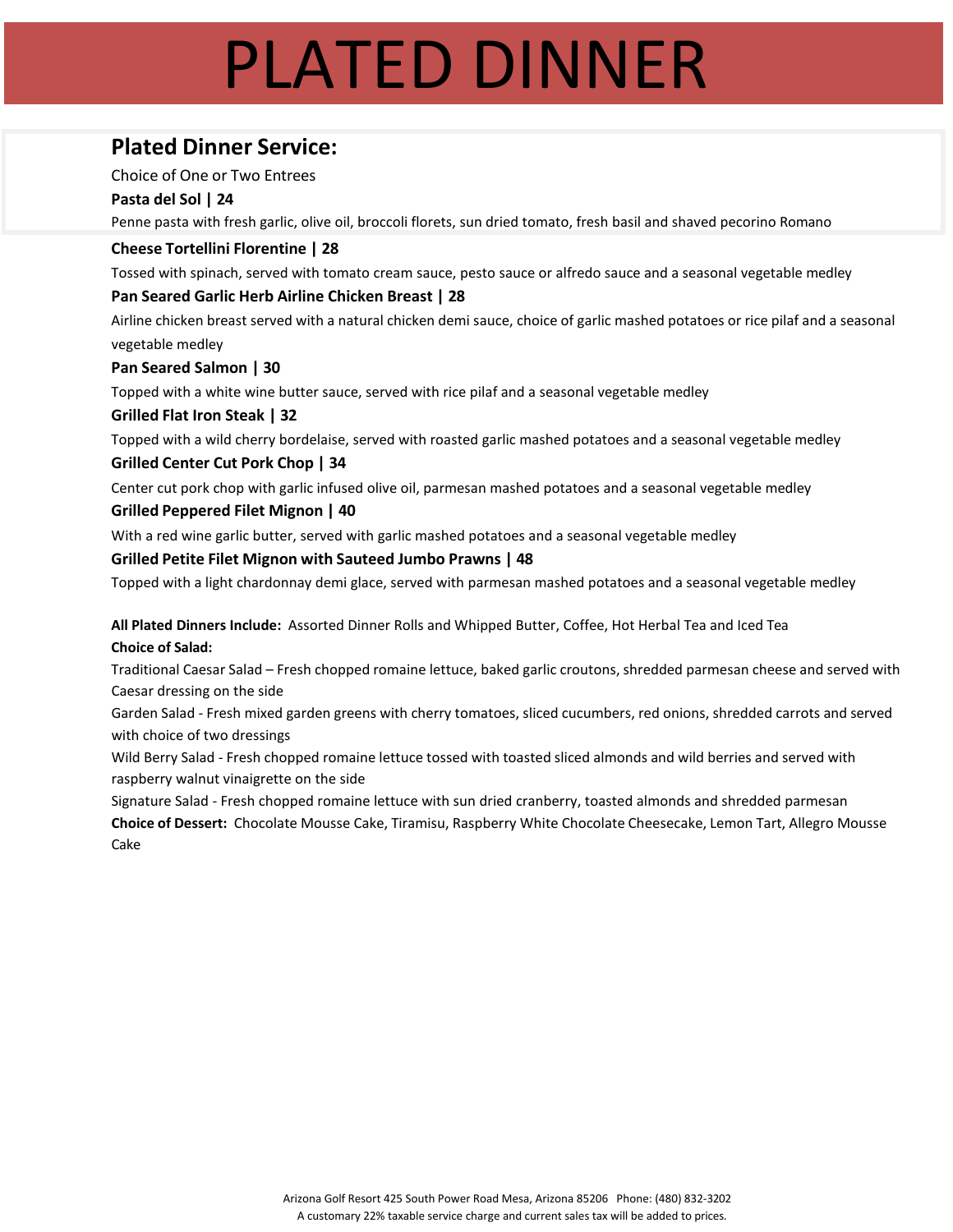## DINNER BUFFET

### **Dinner Buffets:**

#### **Back at the Ranch\***

One Entree | 34, Two Entrees | 38, Three Entrees | 42

- **Kansas City Strip Steak**
- **Barbecue Chicken**
- **Barbecue Pulled Pork**
- **Barbecue Beef Brisket**

Includes: Ranch salad with cactus pear vinaigrette dressing, Homemade creamy coleslaw, Potato salad, Western style beans, Corn on the cob, Buttermilk biscuits, Cornbread with honey, Apple and cherry pie

#### **Copacabana\***

One Entree | 34, Two Entrees | 38, Three Entrees | 42

- **Arroz con pollo -** boneless chicken breast with spicy sausage, garlic, bell pepper, Spanish seasonings and fresh herbs baked with long grain white rice
- **Pork chili verde -** tender slices of pork tenderloin braised with Yukon gold potatoes, green chili, cilantro and fresh herbs
- **Grilled carne asada -** thin sliced flank steak marinated with lime, garlic and cumin served with grilled bell peppers and sweet red onions

Includes: Ensalda mixta – mixed greens with avocado, cucumber, tomato, cilantro vinaigrette and ranch, Warm tortillas, Chopped cilantro, salsa fresca and salsa verde, Frijoles negro – black beans simmered with smoked ham, red pepper, cumin and fresh cilantro, Braised sweet potato with mojo – sliced sweet potato braised with citrus juice, garlic and oregano, Key lime pie

#### **Old Mexico\* | 32**

- **Baked cheese enchiladas**
- **Chicken chimichangas**

Includes: Tossed mixed salad with peppers, jack cheese, red onions and fresh cilantro, seasonal fresh fruit display, Pueblo black bean and corn salad, Spanish rice, Refried beans, Sour cream, guacamole, tortilla chips and fresh salsa, Cinnamon churros

#### **Old Mexico Buffet Enhancements\*\*:**

- **Marinated Beef, Chicken or Shrimp Fajita Station | 6**
- **Taco Bar with all the Trimmings | 6**

Enhancements require an action station fee of \$75

#### **When in Rome\* | 32**

- **Spicy mild Italian sausage with grilled peppers and onions**
- **Chicken marsala**
- **Penne pasta with marinara sauce and cheese**

Includes: Traditional Caesar salad, baked garlic cheese breadsticks, Marinated vegetable antipasto display with imported cold cuts, fresh sliced tomato and basil salad, Seasonal steamed vegetables with garlic butter, Assorted Italian desserts

**All dinner buffets include coffee, hot herbal tea and iced tea station.**

\*Buffet pricing is based on a minimum of 30 people. All buffets are scheduled for one hour of service. Meal functions with less than 30 people will incur a \$50 taxable service charge.

\*\*Action station requires a \$75 fee.

Arizona Golf Resort 425 South Power Road Mesa, Arizona 85206 Phone: (480) 832-3202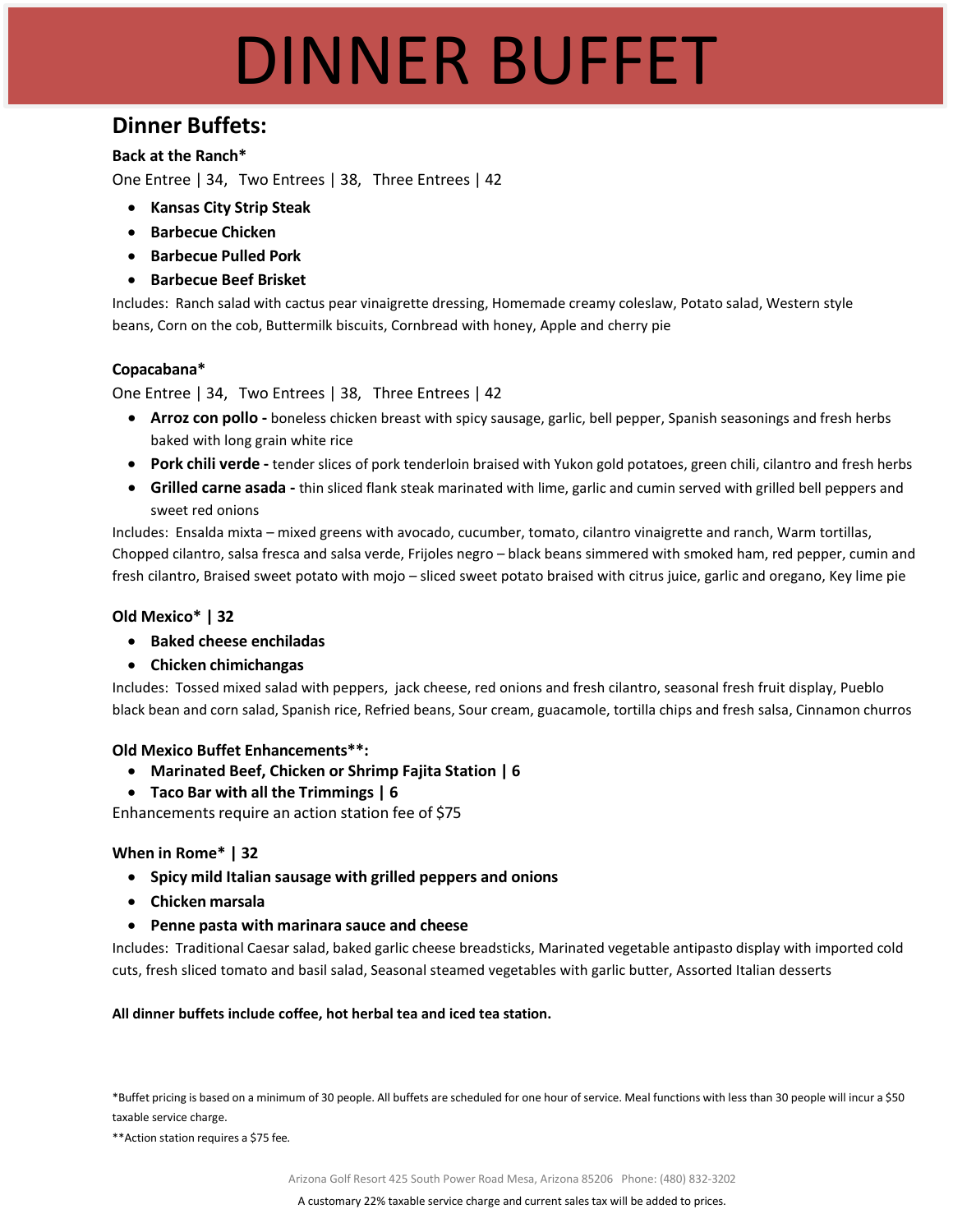## DINNER BUFFET

### **Build Your Own Dinner Buffet\*:**

**Two Entrees | 35, Three Entrees | 40**

- **London Broil with Red Wine Mushroom Demi Glace Sauce**
- **Grilled Petite Flat Iron Steak with Peppercorn Demi Glace Sauce**
- **Grilled Sonoran Chicken Breast with Ancho Chili Cream Sauce**
- **Pan Seared Salmon with Lemon Butter Sauce**
- **Pork Tenderloin Medallions with White Wine Sauce**
- **Seared Chicken Breast with Choice of Parmesan, Picatta or Marsala Sauce**
- **Roasted Vegetable Lasagna**
- **Breaded Eggplant Parmesan with Marinara Sauce and Topped with Mozarella Cheese**
- **Cheese Tortellini Florentine**
- **Vegetable Paella with Saffron Rice**

Choice of One Salad:

- Caesar Salad
- Marinated Sliced Cucumber and Tomato Salad
- Seasonal Mixed Garden Salad with Choice of Two Dressings

Choice of Two Sides:

- Garlic Rosemary Roasted Potatoes
- Rice Pilaf
- Seasonal Vegetable Medley
- Green Beans with Almonds

**Build Your Own Dinner Buffets Include:** Assorted Dinner Rolls and Whipped Butter, Dessert Selection, Coffee, Hot Herbal

Tea and Iced Tea Station

\*Buffet pricing is based on a minimum of 30 people. All buffets are scheduled for one hour of service. Meal functions with less than 30 people will incur a \$50 taxable service charge.

\*\*Action station requires a \$75 fee.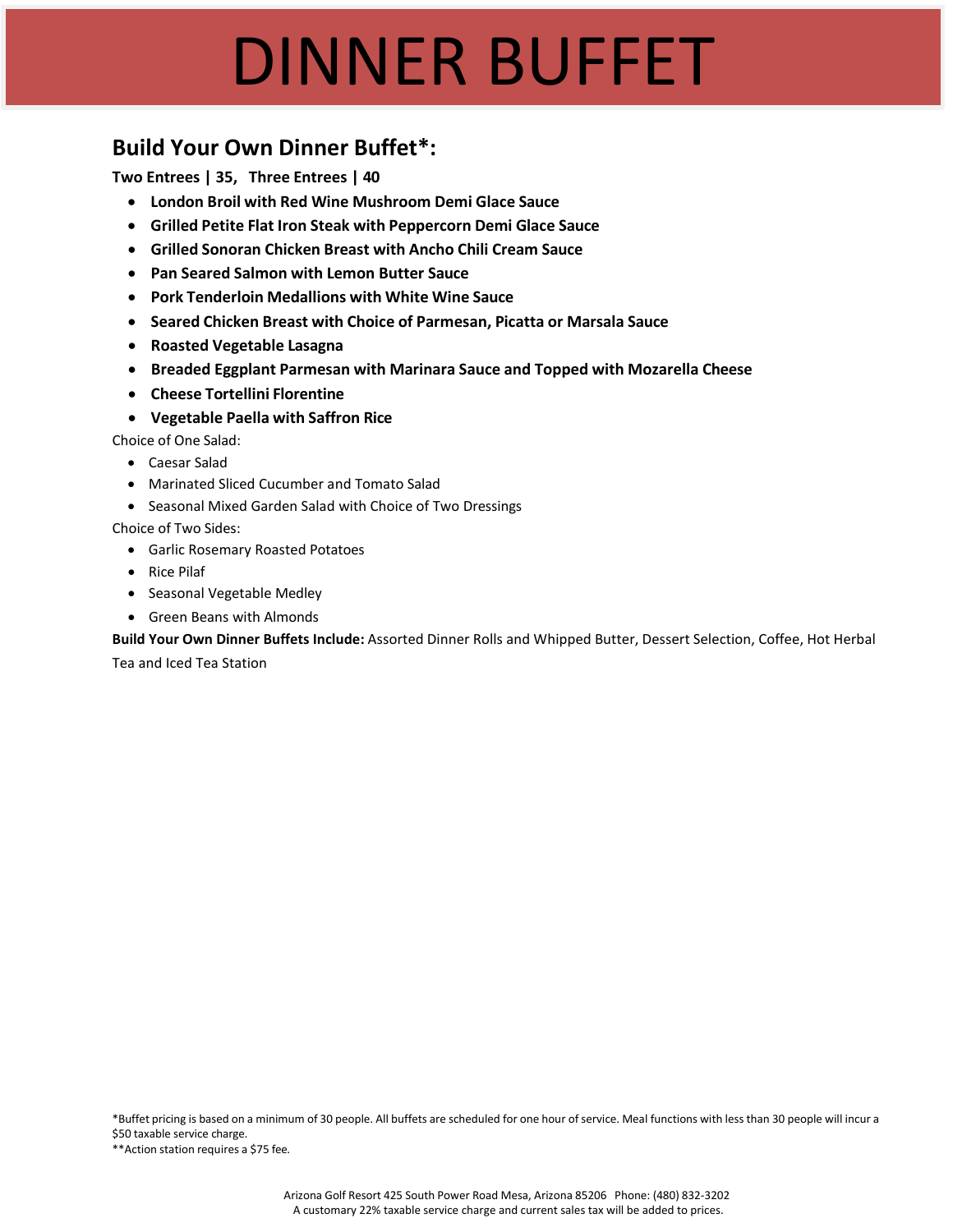## RECEPTION

## **Cold Hors d'oeuvres:**

- Jumbo Shrimp Cocktail with Lemon and Sauces | 355
- Crab Claws with Lemon and Sauces | 350
- Fancy Canapé Selection including Meat, Fish, and Vegetarian | 400
- Southwest Canapé Selection featuring Local Flavors | 400
- Stuffed Cherry Tomato on a Crostini | 400
- Prosciutto and Melon | 400
- Finger Sandwiches Chicken Salad, Tuna Salad, and Cucumber and Watercress | 400
- California Rolls with Wasabi | 300
- Spinach and Queso Tortilla Pinwheel | 255
- Brie Tartlet with fresh fruit | 255

Pricing is based on 100 pieces. Display or butler passed.

### **Hot Hors d'oeuvres:**

- Swedish or BBQ Meatballs | 150
- Spinach Pesto Puffs | 250
- Orange Peel Beef Satay | 280
- Thai Peanut Chicken Satay | 280
- Deluxe Vegetable Spring Rolls | 180
- Cashew Chicken Spring Rolls | 250
- Mini Sonoran Chicken Burritos | 250
- Spicy Buffalo Wings with Ranch and Bleu Cheese Dressings | 210
- Sun-dried Tomato and Feta Phyllo Roll | 180

Pricing is based on 100 pieces. Display or butler passed.

### **Most Popular Hors d'oeuvres:**

- Caesar wraps / Crudité, served with two dressings, Crudité is gluten free, 50pcs 25 per tray | 55
- Meatballs in Marinara, served with Hawaiian rolls, Meatballs are gluten free, 100pcs | 100
- Springrolls, served with Ponzu sauce / Sweet and Soursauce, 100pcs | 100
- Spinach Artichoke Dip with housemade Pita Chips or Tortilla chips, serves 50ppl | 55
- Chicken Tenders with two sauces, 100pcs | 100
- Chips and Salsa, serves 50ppl | 45
- Fruit Tray, serves 50ppl | 55
- Platter of Brownies, 100pcs | 100

Display or butler passed.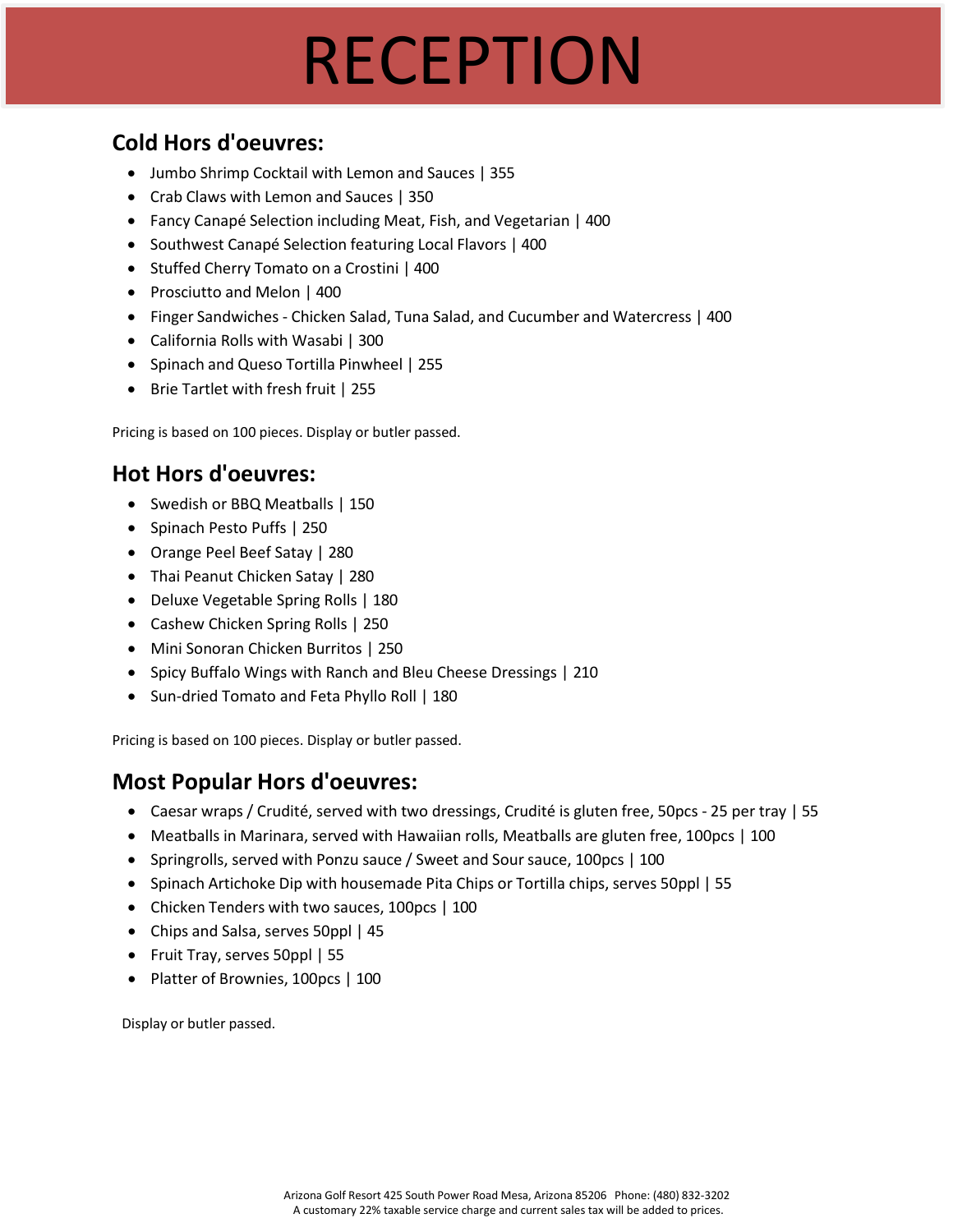## RECEPTION

### **Sun Ripened Fruits and Berries**

#### **Seasonal sliced fruits and berries**

- Petite Platter (approximately 25 servings) | 75
- Small Platter (approximately 50 servings) | 150
- Medium Platter (approximately 75 servings) | 225
- Large Platter (approximately 100 servings) | 300

### **Cheese Board**

**Display of imported and domestic cheese served with crackers and lahvosh**

- Petite Platter (approximately 25 servings) | 125
- Small Platter (approximately 50 servings) | 200
- Medium Platter (approximately 75 servings) | 275
- Large Platter (approximately 100 servings) | 350

## **Vegetable Crudités**

**Fresh garden vegetables served with your choice of ranch or French onion dip**

- Petite Platter (approximately 25 servings) | 75
- Small Platter (approximately 50 servings) | 150
- Medium Platter (approximately 75 servings) | 225
- Large Platter (approximately 100 servings) | 300

### **From the Carver**

Each station requires a carver fee of \$75

- Pork Tenderloin with Peppercorn Sauce (approximately 30 servings) | 400
- Peppered Beef Tenderloin with Au Jus (approximately 50 servings) | 350
- Prime Rib Au Jus with Horseradish (approximately 50 servings) | 350
- Roasted Turkey Breast with Roasted Pan Gravy (approximately 30 servings) | 150
- Country Ham with Honey Mustard Sauce (approximately 30 servings) | 150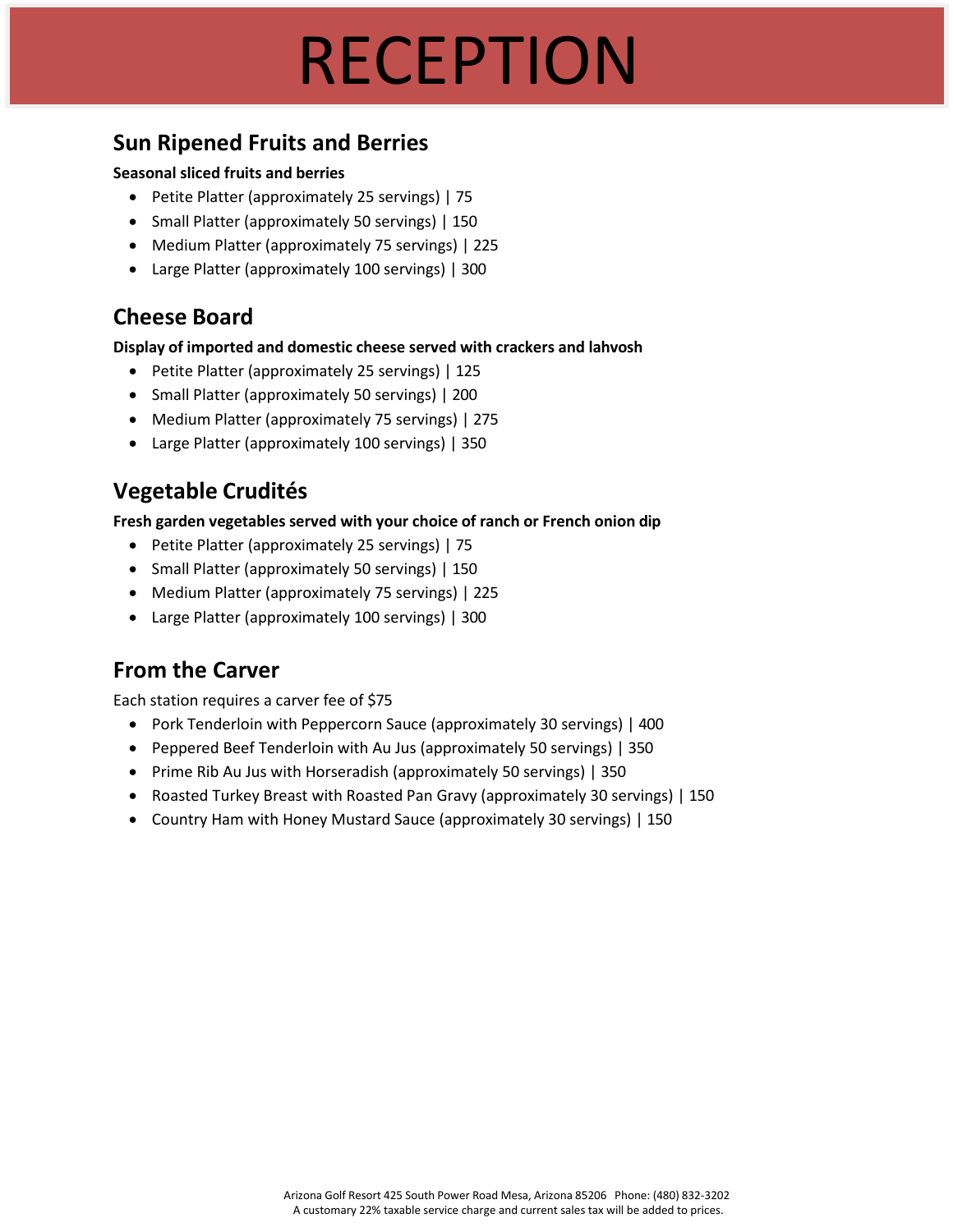## RECEPTION / PACKAGE

#### **Something Sweet\* | 12**

Assortment of French and classic desserts **Something Sweet Enhancement:** Chocolate Covered Strawberries | 2 each

#### **Chili and Salsa Bar\* | 14**

- Homemade chili con carne
- Variety of fresh salsa, dips, cheeses and toppings
- Tortilla and potato chips

#### **The Basic\* | 14**

- Vegetable crudités with choice of ranch or French onion dip
- Seasonal sliced sun ripened fresh fruits and berries
- Imported and domestic cheese served with crackers and lahvosh

#### **Happy Hour\* | 16**

- Vegetable crudités with ranch dip
- Imported and domestic cheese served with crackers and lahvosh
- Southwest spicy sausage and black bean egg rolls
- Mozzarella sticks with marinara sauce
- Buffalo chicken wings with bleu cheese dressing

#### **South of the Border\* | 16**

- Baked tortilla chips with fresh salsa
- Continental cheese display with crackers
- Seasonal sliced fresh fruits and berries
- Machaca beef burritos
- Smoked chicken quesadilla horns
- Fresh pico de gallo and guacamole

#### **South of the Border Enhancements:**

• Grilled Marinated Chicken or Beef Fajitas | 6

Hors d'oeuvres reception packages include iced tea and ice water.

\* Pricing is based on a minimum of 30 people. All buffets are scheduled for one hour of service. Menu selections for groups with less than 30 people are subject to change and will incur a \$50 taxable service charge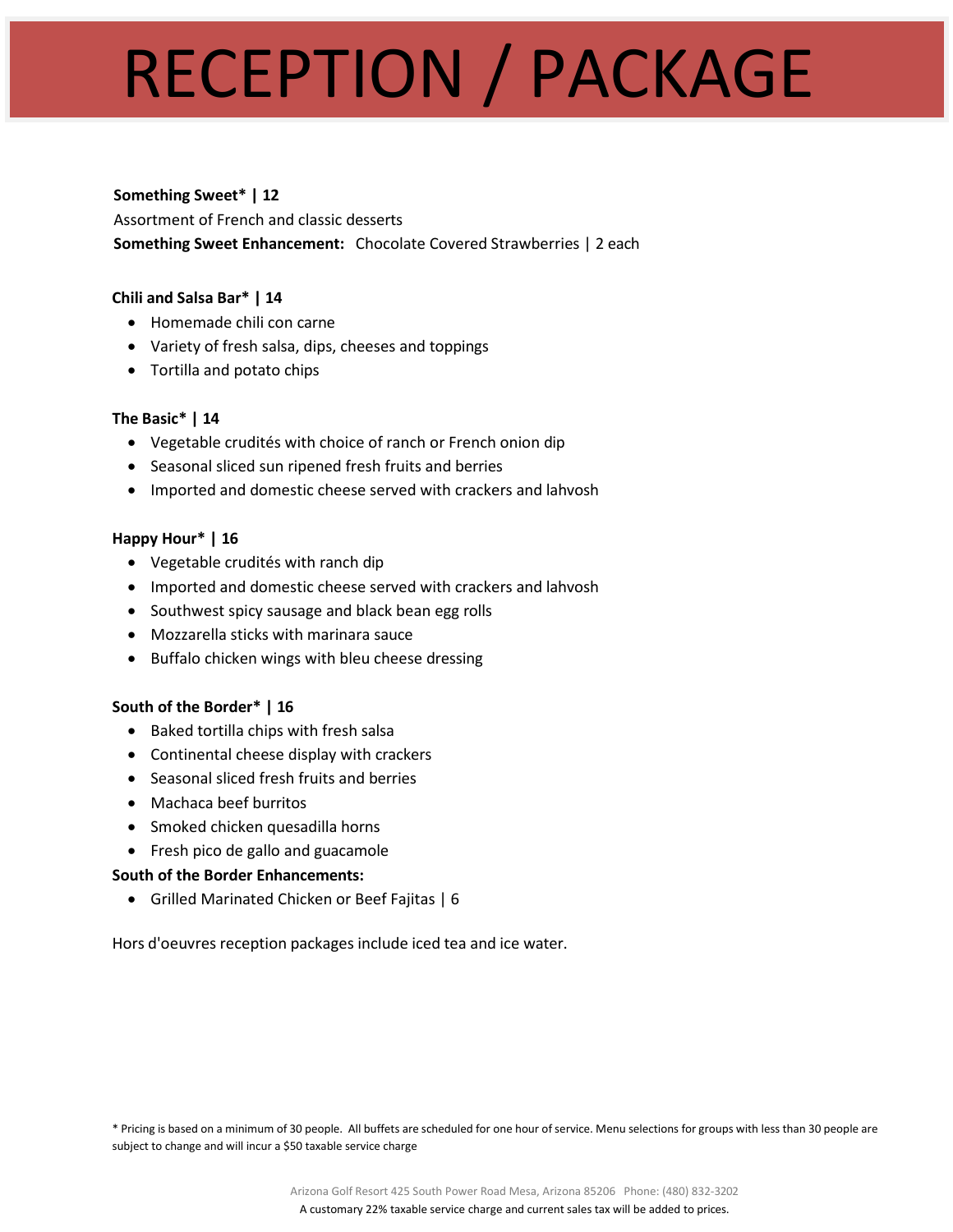## BAR / PACKAGE

#### **Hosted Bar:**

Premium Brands | 11 Call Brands | 9 House Wine | 7 Domestic Bottled Beer | 5 Imported Bottled Beer | 7 Cordials / Cognac | 8 and up Soft Drinks and Bottled Water | 3

#### **Cash Bar:**

Premium Brands | 12 Call Brands | 10 House Wine | 8 Domestic Bottled Beer | 6 Imported Bottled Beer | 8 Cordials and Cognac | 9 and up Soft Drinks and Bottled Water | 3

#### **Bar Packages:**

Package pricing is based per person/per hour. Above pricing does not include tax and service charge. Packages are available for a maximum of four hours.

#### **Beer and Wine Package**

House wine by the glass, domestic and imported beer and soft drinks First Hour | 12 Each Additional Hour | 7

#### **Call Brand Package**

Call brand cocktails, house wine by the glass, domestic and imported beer and soft drinks First Hour | 14 Each Additional Hour | 8

#### **Premium Brand Package**

Premium and call brand cocktails, house wine by the glass, domestic and imported beer and soft drinks First Hour | 16 Each Additional Hour | 9

**Bartender fee** | \$250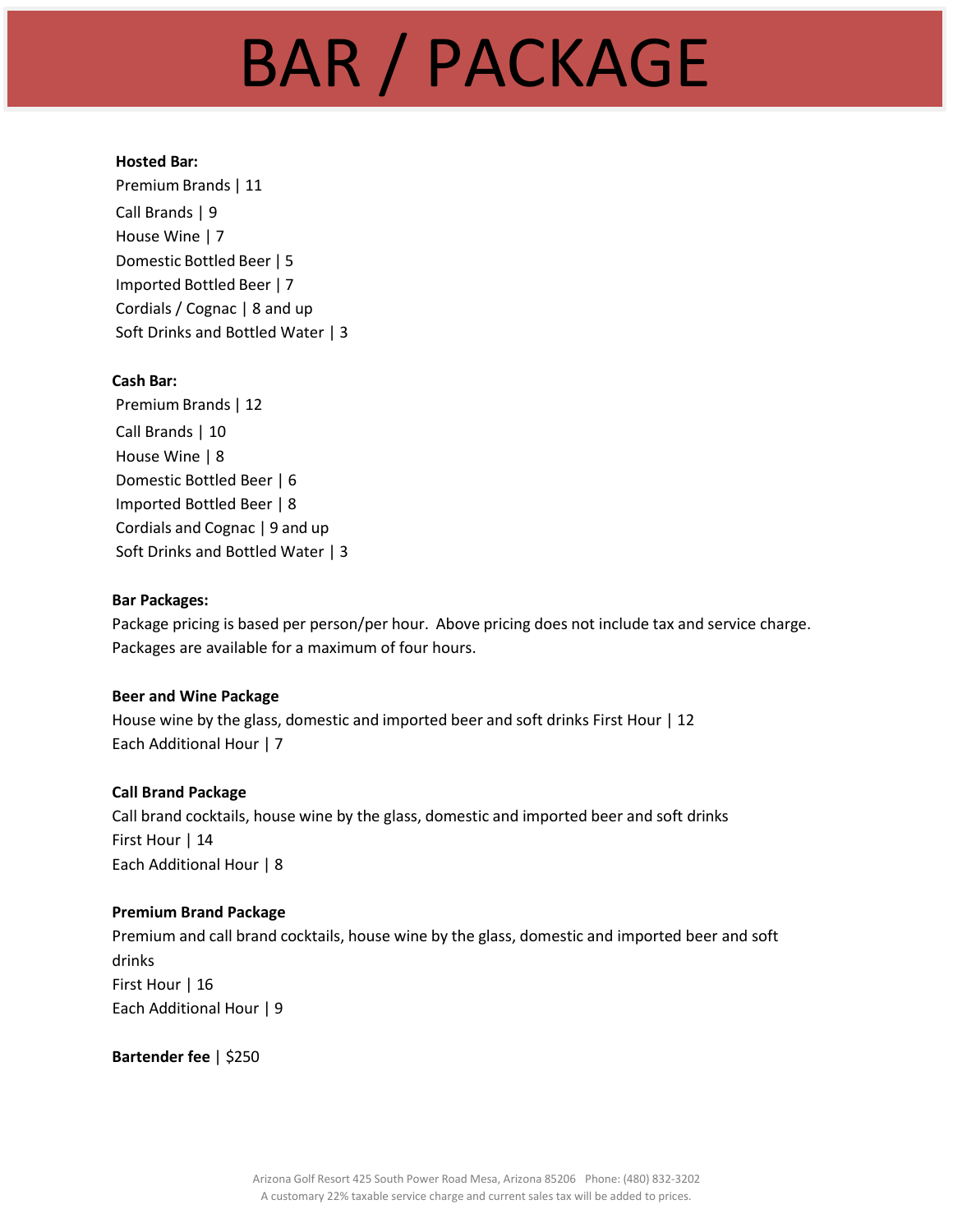*Arizona Golf Resort reserves the right to restrict alcohol consumption at its discretion. Arizona Golf Resort is the only licensee authorized to serve and sell alcoholic beverages on premises in accordance with Arizona Liquor Laws.*

#### **Payment Arrangements**

A non-refundable deposit and signed contract are required to confirm your function on a definite basis. Final payment of the total estimated bill will be due five business days prior to function date by cash, cashier's check, or credit card. Any balance owed to the Arizona Golf Resort is to be paid upon the conclusion of the function; any overpayment will be refunded. Credit arrangements may be made by use of a major credit card. Balances remaining after the event are subject to a 1.5% interest per day.

#### **Menu Pricing**

Due to seasonality of several items on our banquet menus, the hotel reserves the right to substitute items or increase menu prices as needed to cover our costs. Please consult your Catering Representative to confirm your menu pricing 90 days in advance of event.

#### **Guarantees on All Food and Beverage Functions**

A guaranteed number of attendees is due 72 hours prior to all food functions and is not subject to reduction. In the event that we do not receive your final count, the minimum guarantee listed on the contract will be used. We will prepare 3% over your guaranteed number.

#### **Food**

All buffets are scheduled for one hour of service. This means that the buffet will be fully stocked for an hour and will be removed at the end of the hour. All hors d'oeuvres packages are scheduled for one hour of service. Break packages are scheduled for 30 minutes of service. Extra hours of service may be purchased at an additional per person charge.

#### **Outside Food and Beverage Policy**

All food and beverages served at functions associated with the Event must be provided, prepared, and served by Hotel, and must be consumed on Hotel premises.

#### **Tax and Service Charge**

Food and beverage prices do not include tax (currently 8.05%) and taxable service charge (currently 22%).

#### **Labor Charges**

Menu selections for groups with less than 30 people are subject to change and will incur a \$50 taxable service charge. There is a \$75 charge per action station and/or carving station.

#### **Banquet Rooms**

Function rooms are assigned according to the anticipated guarantee number of guests at the time the event is contracted. The hotel reserves the right to reassign banquet event rooms if the actual guarantee is significantly different than the original anticipated number. Banquet rooms will be set according to the contract and banquet event order specifications. Significant changes in room setup after the room has been set will result in additional labor charge of \$150. The hotel reserves the right to charge a service fee for extraordinary room set up requirements. Banquet rooms are contracted for five hours for all events involving a meal. The client will be charged at a rate of \$150 per hour for any additional time. The Hotel will not be held responsible for the damage or loss of any articles or merchandise left in the room prior to, during, or following your event. Special arrangements for security can be made with proper advance notice.

#### **Decorations**

All decorations and signage must have prior approval from your catering representative. Nothing is to be affixed or hung up on any wall without prior approval from your catering representative. Any approved banner that is hung will be assessed a \$25 service fee plus applicable taxes. Some décor, such as opened flame candles, fog machines, and confetti are prohibited in all banquet rooms. A minimum labor charge of \$150 will be added to the master bill for excessive clean up, if applicable.

> Arizona Golf Resort 425 South Power Road Mesa, Arizona 85206 Phone: (480) 832-3202 A customary 22% taxable service charge and current sales tax will be added to prices.